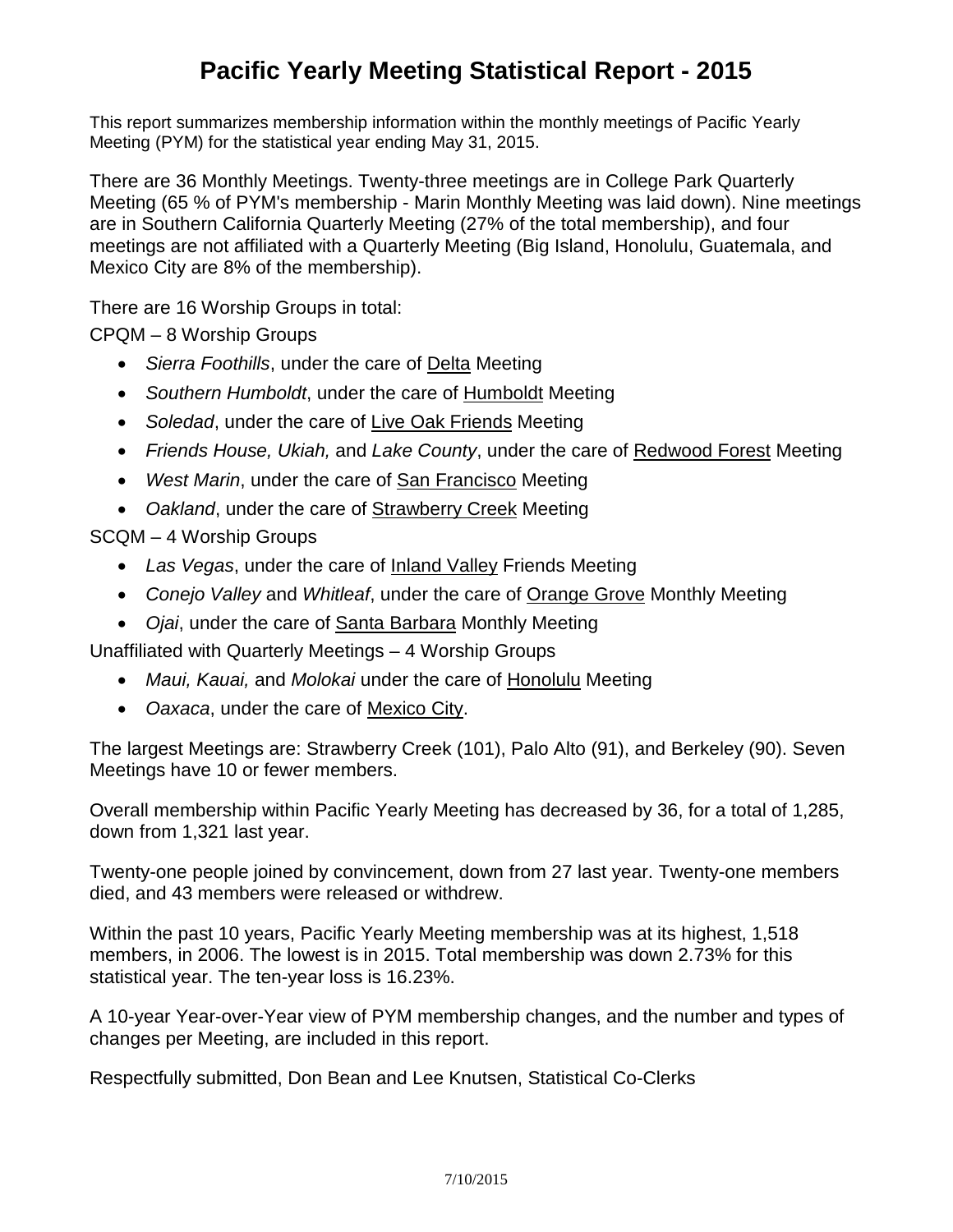## Pacific Yearly Meeting Statistical Report - Summary of Meeting Responses Statistical Year: June 1, 2014 through May 31, 2015

|    |                                                   |                           |                                            |                                     | Gains                     |                    | Losses                   |                                            |                          |                  |                                      |                                           |                                |                                        |
|----|---------------------------------------------------|---------------------------|--------------------------------------------|-------------------------------------|---------------------------|--------------------|--------------------------|--------------------------------------------|--------------------------|------------------|--------------------------------------|-------------------------------------------|--------------------------------|----------------------------------------|
|    |                                                   | Number of Members<br>2014 | <b>Youth to Member</b>                     | Transferred from<br>Another Meeting | Convincement<br>Joined by | <b>Total Gains</b> | Loss by Death            | <b>Another Meeting</b><br>S<br>Transferred | ō<br>Removed<br>Released | Total Losses     | <b>Total Adjustments</b><br>(Note 1) | Members as of<br>May 31 2015<br>Number of | Change in Number<br>of Members | Number of Members<br>Percent Change in |
|    | <b>College Park Quarterly Meeting</b>             |                           |                                            |                                     |                           |                    |                          |                                            |                          |                  |                                      |                                           |                                |                                        |
|    | <b>APPLE SEED</b>                                 | 16                        |                                            |                                     |                           |                    |                          |                                            |                          |                  |                                      | 16                                        |                                | 0.0%                                   |
|    | <b>BERKELEY</b>                                   | 94                        | $\blacksquare$                             | $\overline{\phantom{a}}$            | 1                         | 1                  | (1)                      | $\overline{(2)}$                           | $\overline{(2)}$         | $\overline{(5)}$ | $\blacksquare$                       | 90                                        | $\overline{(4)}$               | $-4.3%$                                |
|    | <b>CENTRAL COAST</b>                              | 18                        | $\overline{\phantom{a}}$                   | $\qquad \qquad \blacksquare$        | $\overline{\phantom{a}}$  | ۰                  | (1)                      | $\overline{\phantom{a}}$                   | (1)                      | $\overline{(2)}$ | $\blacksquare$                       | 16                                        | $\overline{(2)}$               | $-11.1%$                               |
|    | CHICO                                             | 20                        | $\blacksquare$                             | $\overline{\phantom{a}}$            | $\overline{\phantom{a}}$  | $\blacksquare$     | $\blacksquare$           | ä,                                         | $\overline{(1)}$         | $\overline{(1)}$ | $\blacksquare$                       | 19                                        | (1)                            | $-5.0%$                                |
|    | <b>DAVIS</b>                                      | 35                        | $\blacksquare$                             | $\blacksquare$                      | $\overline{2}$            | $\mathbf 2$        | $\overline{\phantom{a}}$ | ä,                                         |                          |                  |                                      | 37                                        | 2                              | 5.7%                                   |
|    | <b>DELTA</b>                                      | 13                        | $\overline{\phantom{a}}$                   | $\blacksquare$                      | ÷,                        | $\blacksquare$     | $\overline{\phantom{0}}$ | ä,                                         | $\overline{\phantom{a}}$ | $\blacksquare$   | $\blacksquare$                       | 13                                        | $\blacksquare$                 | 0.0%                                   |
|    | <b>FRESNO</b>                                     | $\overline{7}$            | $\blacksquare$                             | $\mathbf{1}$                        | $\frac{1}{2}$             | 1                  | $\frac{1}{2}$            |                                            |                          |                  | $\blacksquare$                       | 8                                         | 1                              | 14.3%                                  |
|    | <b>GRASS VALLEY</b>                               | 39                        | $\overline{a}$                             | $\overline{2}$                      | 1                         | 3                  | (2)                      | ä,                                         | (1)                      | $\overline{3}$   | $\blacksquare$                       | 39                                        | ÷                              | 0.0%                                   |
|    | <b>HUMBOLDT</b>                                   | 12                        | $\blacksquare$                             | $\overline{\phantom{a}}$            | 1                         | 1                  | $\overline{\phantom{a}}$ | $\overline{\phantom{a}}$                   | $\blacksquare$           | $\blacksquare$   | $\blacksquare$                       | $\overline{13}$                           | 1                              | 8.3%                                   |
|    | <b>LIVE OAK</b>                                   | 16                        | $\overline{\phantom{a}}$                   | $\overline{\phantom{a}}$            | $\overline{\phantom{a}}$  | $\blacksquare$     | $\overline{\phantom{a}}$ | $\overline{\phantom{0}}$                   | $\overline{\phantom{a}}$ | $\blacksquare$   | $\blacksquare$                       | 16                                        | ÷                              | 0.0%                                   |
|    | <b>MARIN*</b>                                     | 15                        | $\overline{\phantom{a}}$                   | $\blacksquare$                      | $\blacksquare$            | $\blacksquare$     | $\overline{\phantom{a}}$ | $\overline{\phantom{a}}$                   | (15)                     | (15)             |                                      | $\blacksquare$                            | (15)                           | $-100.0%$                              |
|    | <b>MENDOCINO</b>                                  | 7                         | $\overline{\phantom{a}}$                   | L,                                  | $\overline{\phantom{a}}$  | $\blacksquare$     | $\overline{a}$           | ä,                                         | (1)                      | (1)              | $\blacksquare$                       | 6                                         | $\overline{(1)}$               | $-14.3%$                               |
|    | <b>MONTEREY PENINSULA</b>                         | 15                        | $\blacksquare$                             | $\overline{\phantom{a}}$            | $\overline{\phantom{a}}$  | $\blacksquare$     | $\blacksquare$           | $\blacksquare$                             | $\overline{\phantom{a}}$ | $\blacksquare$   | $\blacksquare$                       | 15                                        | $\blacksquare$                 | 0.0%                                   |
|    | <b>NAPA-SONOMA</b>                                | 4                         | $\overline{\phantom{a}}$                   | $\blacksquare$                      | 1                         | 1                  | $\blacksquare$           |                                            |                          |                  | $\blacksquare$                       | 5                                         | $\mathbf{1}$                   | 25.0%                                  |
|    | PALO ALTO                                         | 94                        | $\overline{\phantom{a}}$                   | $\blacksquare$                      | $\overline{a}$            | ٠                  | (1)                      | (2)                                        | $\blacksquare$           | $\overline{3}$   | $\blacksquare$                       | 91                                        | $\overline{3}$                 | $-3.2%$                                |
|    | <b>REDDING</b>                                    | 8                         | $\blacksquare$                             | $\blacksquare$                      | $\overline{\phantom{a}}$  | ۰                  |                          |                                            |                          |                  |                                      | 8                                         | ä,                             | 0.0%                                   |
|    | <b>REDWOOD FOREST</b>                             | 72                        | $\Box$                                     | 4                                   | 1                         | 5                  | $\overline{(2)}$         |                                            | $\blacksquare$           | $\overline{3}$   |                                      |                                           | 1                              | 1.4%                                   |
|    | <b>RENO</b>                                       | 16                        |                                            |                                     |                           |                    |                          | (1)                                        |                          |                  | (1)                                  | 73                                        |                                | $-18.8%$                               |
|    |                                                   |                           | $\blacksquare$                             | $\qquad \qquad \blacksquare$        | $\frac{1}{2}$             |                    | $\overline{(1)}$         | $\frac{1}{2}$                              | (2)                      | (3)              | $\blacksquare$                       | 13                                        | (3)                            |                                        |
|    | <b>SACRAMENTO</b>                                 | 46                        | $\blacksquare$                             | $\overline{\phantom{a}}$            | $\overline{2}$            | $\overline{2}$     | $\overline{\phantom{a}}$ | (1)                                        | $\overline{\phantom{a}}$ | (1)              | $\blacksquare$                       | 47                                        | 1                              | 2.2%                                   |
|    | <b>SAN FRANCISCO</b>                              | 86                        | $\frac{1}{2}$                              | $\overline{2}$                      | L,                        | $\mathbf 2$        | (2)                      | (1)                                        | (2)                      | (5)              | $\blacksquare$                       | $\overline{83}$                           | $\overline{3}$                 | $-3.5%$                                |
|    | <b>SAN JOSE</b>                                   | 32                        | $\Box$                                     | $\mathbf{1}$                        | $\overline{\phantom{a}}$  | 1                  | $\overline{\phantom{a}}$ | $\overline{\phantom{a}}$                   | $\overline{\phantom{a}}$ | ٠                | $\blacksquare$                       | 33                                        | 1                              | 3.1%                                   |
|    | <b>SANTA CRUZ</b>                                 | 71                        | $\overline{\phantom{a}}$                   | $\mathbf{1}$                        | $\blacksquare$            | $\mathbf{1}$       | (2)                      | ä,                                         | $\overline{(6)}$         | (8)              | $\blacksquare$                       | 64                                        | $\overline{\text{(7)}}$        | $-9.9%$                                |
|    | <b>STRAWBERRY CREEK</b><br><b>VISALIA</b>         | 99<br>30                  | $\blacksquare$                             | 3                                   | 1                         | 4                  | (1)                      | (1)                                        | $\blacksquare$           | $\overline{(2)}$ | $\blacksquare$                       | 101                                       | $\mathbf 2$<br>÷               | 2.0%                                   |
| 23 | Subtotal                                          | 865                       | $\overline{\phantom{a}}$<br>$\overline{a}$ | L,<br>14                            | 1<br>11                   | 1<br>25            | ä,                       | $\frac{1}{2}$                              | (1)                      | $\overline{(1)}$ | $\blacksquare$                       | 30                                        |                                | 0.0%                                   |
|    |                                                   |                           |                                            |                                     |                           |                    | (13)                     | (8)                                        | (32)                     | (53)             | (1)                                  | 836                                       | (29)                           | $-3.4%$                                |
|    | Southern California Quarterly<br><b>CLAREMONT</b> | 42                        | $\overline{\phantom{a}}$                   | $\mathbf{1}$                        | $\frac{1}{2}$             | $\mathbf{1}$       | (2)                      | ä,                                         | (4)                      | (6)              | $\blacksquare$                       | 37                                        | (5)                            | $-11.9%$                               |
|    | <b>INLAND VALLEY</b>                              | 26                        | $\blacksquare$                             | $\overline{\phantom{a}}$            | 1                         | 1                  |                          | $\blacksquare$                             | (2)                      | $\overline{(2)}$ | $\blacksquare$                       | $\overline{25}$                           | $\overline{(1)}$               | $-3.8%$                                |
|    | <b>LA JOLLA</b>                                   | 64                        | $\overline{\phantom{a}}$                   | $\overline{\phantom{a}}$            | 3                         | 3                  | $\overline{\phantom{a}}$ | ä,                                         | $\overline{\phantom{a}}$ | $\blacksquare$   | $\blacksquare$                       | 67                                        | 3                              | 4.7%                                   |
|    | <b>MARLOMA/LONG BEACH</b>                         | 3                         | $\overline{\phantom{a}}$                   | $\blacksquare$                      | $\overline{\phantom{a}}$  | $\blacksquare$     | $\overline{\phantom{a}}$ | $\overline{\phantom{0}}$                   | $\overline{\phantom{a}}$ | $\blacksquare$   | $\blacksquare$                       | 3                                         | ÷                              | 0.0%                                   |
|    | <b>ORANGE COUNTY</b>                              | 40                        | $\Box$                                     | $\blacksquare$                      | $\overline{\phantom{a}}$  | $\blacksquare$     | (1)                      | $\blacksquare$                             | $\blacksquare$           | (1)              | $\blacksquare$                       | 39                                        | (1)                            | $-2.5%$                                |
|    | <b>ORANGE GROVE</b>                               | 72                        | $\blacksquare$                             | $\mathbf{1}$                        | $\overline{\phantom{a}}$  | 1                  | (1)                      | L,                                         | (4)                      | $\overline{(5)}$ | $\blacksquare$                       | 68                                        | $\overline{(4)}$               | $-5.6%$                                |
|    | <b>SAN DIEGO</b>                                  | 18                        | $\blacksquare$                             | $\blacksquare$                      | $\blacksquare$            | $\blacksquare$     |                          | $\blacksquare$                             |                          |                  |                                      | 18                                        |                                | 0.0%                                   |
|    | <b>SANTA BARBARA</b>                              | 42                        | $\blacksquare$                             | $\overline{\phantom{a}}$            | $\frac{1}{2}$             | $\blacksquare$     | (1)                      | $\frac{1}{2}$                              |                          | (1)              | $\blacksquare$                       | 41                                        | (1)                            | $-2.4%$                                |
|    | <b>SANTA MONICA</b>                               | 46                        | $\overline{\phantom{a}}$                   | $\overline{\phantom{a}}$            | 3                         | 3                  | (1)                      | $\overline{\phantom{a}}$                   | (1)                      | $\overline{(2)}$ | $\blacksquare$                       | 47                                        | 1                              | 2.2%                                   |
| 9  | <b>Subtotal</b>                                   | 353                       |                                            | $\overline{2}$                      | 7                         | 9                  | (6)                      |                                            | (11)                     | (17)             |                                      | 345                                       | (8)                            | $-2.3%$                                |
|    | Independent                                       |                           |                                            |                                     |                           |                    |                          |                                            |                          |                  |                                      |                                           |                                |                                        |
|    | <b>BIG ISLAND</b>                                 | 10                        | $\overline{\phantom{a}}$                   |                                     |                           |                    |                          |                                            |                          |                  | $\blacksquare$                       | 10                                        | $\blacksquare$                 | 0.0%                                   |
|    | <b>GUATEMALA</b>                                  | 4                         | $\overline{\phantom{a}}$                   | $\overline{\phantom{a}}$            | ۰                         | ٠                  | ٠                        | $\overline{\phantom{a}}$                   | $\overline{\phantom{a}}$ | ٠.               | $\blacksquare$                       | 4                                         | ٠                              | 0.0%                                   |
|    | <b>HONOLULU</b>                                   | 80                        | $\blacksquare$                             | $\overline{\phantom{a}}$            | 3                         | 3                  | (2)                      | $\blacksquare$                             | $\blacksquare$           | (2)              | $\blacksquare$                       | 81                                        | 1                              | 1.3%                                   |
|    | <b>MEXICO CITY</b>                                | 9                         | $\overline{\phantom{a}}$                   | $\blacksquare$                      | $\overline{\phantom{a}}$  | $\blacksquare$     | $\blacksquare$           | $\overline{\phantom{a}}$                   |                          | ٠                | $\blacksquare$                       | 9                                         | $\blacksquare$                 | 0.0%                                   |
| 4  | Subtotal                                          | 103                       | $\blacksquare$                             | $\blacksquare$                      | 3                         | 3                  | (2)                      | $\overline{\phantom{a}}$                   | $\overline{\phantom{a}}$ | (2)              | $\blacksquare$                       | 104                                       | 1                              | 1.0%                                   |
| 36 | <b>TOTALS</b>                                     | 1,321                     | ۰                                          | 16                                  | 21                        | 37                 | (21)                     | (8)                                        | (43)                     | (72)             | (1)                                  | 1,285                                     | (36)                           | $-2.7%$                                |

**Note1: Adjustments include gains and losses that** 

**occurred in prior years and were not reported at that time.**

**\* Marin MM was laid down during the Statistical Year. Although members may have gone to other MM/WGs, they have not appeared in Meetings within PYM as either "transfers in" or "new members."**